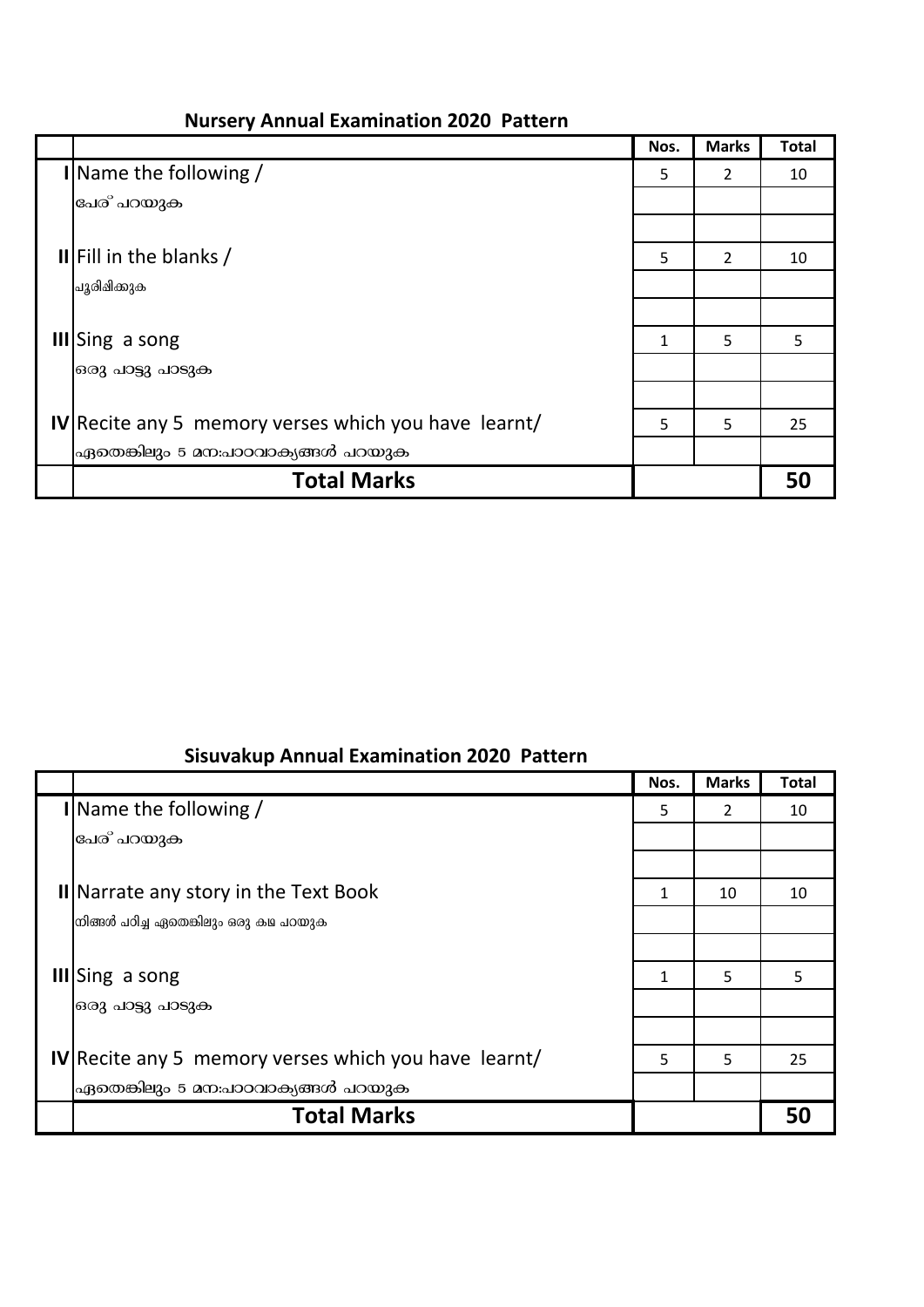## **Balavakup Annual Examination 2020 Pattern**

|                                                      | Nos. | <b>Marks</b>   | Total |
|------------------------------------------------------|------|----------------|-------|
| I Name the following $/$                             | 5    | $\mathfrak{p}$ | 10    |
| പേര് പറയുക                                           |      |                |       |
|                                                      |      |                |       |
| II Say which answer in the bracket is correct        | 5    | 1              | 5     |
| ബ്രാക്കറ്റിൽ നിന്നും ശരിയുത്തരം പറയുക                |      |                |       |
|                                                      |      |                |       |
| III Narrate any story in the Text Book               | 1    | 10             | 10    |
| നിങ്ങൾ പഠിച്ച ഏതെങ്കിലും ഒരു കഥ പറയുക                |      |                |       |
|                                                      |      |                |       |
| IV Recite any 5 memory verses which you have learnt/ | 5    | 5              | 25    |
| ഏതെങ്കിലും 5 മന:പാഠവാക്യങ്ങൾ പറയുക                   |      |                |       |
| <b>Total Marks</b>                                   |      |                | 50    |

# **Kumaravakup/Junior Annual/Birudh Examination 2020 Pattern**

|                                                                    | Nos. | <b>Marks</b>   | <b>Total</b> |
|--------------------------------------------------------------------|------|----------------|--------------|
| I Choose the correct answers from the bracket                      | 10   | 2              | 20           |
| ബ്രാക്കറ്റിൽ നിന്നും ശരിയുത്തരം തെരഞ്ഞെടുത്ത് എഴുതുക               |      |                |              |
|                                                                    |      |                |              |
| <b>Illet</b> Fill in the blanks                                    | 5    | $\mathcal{P}$  | 10           |
| പൂരിഷിക്കുക                                                        |      |                |              |
|                                                                    |      |                |              |
| III Underline the correct answer in the bracket                    | 10   | $\mathcal{P}$  | 20           |
| ശരിയായ ഉത്തരത്തിന് അടിവരയിടുക                                      |      |                |              |
|                                                                    |      |                |              |
| <b>IV</b> Match the following by selecting the answer from bracket | 5    | 1              | 5            |
| ബ്രാക്കറ്റിൽ നിന്നും ശരിയുത്തരം തെരഞ്ഞെടുത്ത് ചേരുംപടി ചേർക്കുക    |      |                |              |
|                                                                    |      |                |              |
| V Who said to whom                                                 | 5    | $\mathfrak{p}$ | 10           |
| ആര് ആരോടു പറഞ്ഞു                                                   |      |                |              |
|                                                                    |      |                |              |
| VI State whether the following statements are True/False           | 5    | $\mathcal{P}$  | 10           |
| താഴെ പറയുന്ന പ്രസ്താവനകൾ ശര/ിതെറ്റ് എന്നെഴുതുക                     |      |                |              |
|                                                                    |      |                |              |
| <b>VII</b> Complete the memory verses                              | 5    | 5              | 25           |
| മന:പാഠവാക്യങ്ങൾ പുരിഷിക്കുക                                        |      |                |              |
| <b>Total Marks</b>                                                 |      |                | 100          |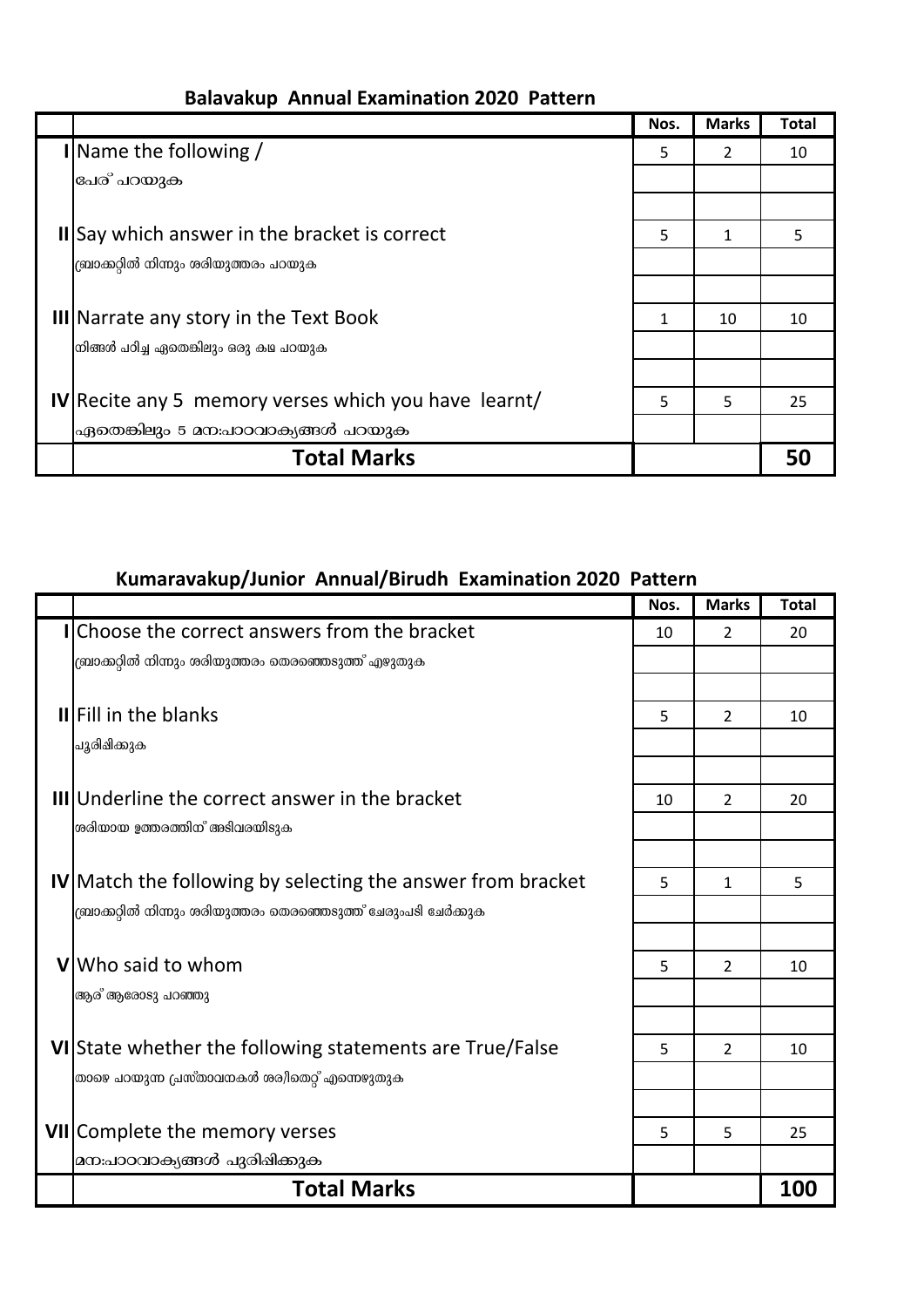|                                                                 | Nos. | <b>Marks</b>   | <b>Total</b> |
|-----------------------------------------------------------------|------|----------------|--------------|
| I Name the following                                            | 10   | $\overline{2}$ | 20           |
| പേരെഴുതുക                                                       |      |                |              |
|                                                                 |      |                |              |
| <b>IllFill in the blanks</b>                                    | 5    | $\overline{2}$ | 10           |
| പൂരിഷിക്കുക                                                     |      |                |              |
|                                                                 |      |                |              |
| III Match the following by selecting the answer from bracket    | 5    | $\overline{2}$ | 10           |
| ബ്രാക്കറ്റിൽ നിന്നും ശരിയുത്തരം തെരഞ്ഞെടുത്ത് ചേരുംപടി ചേർക്കുക |      |                |              |
|                                                                 |      |                |              |
| <b>IV</b> State whether the following statements are True/False | 5    | $\overline{2}$ | 10           |
| താഴെ പറയുന്ന പ്രസ്താവനകൾ ശര/ിതെറ്റ് എന്നെഴുതുക                  |      |                |              |
|                                                                 |      |                |              |
| V Find the odd one out                                          | 5    | $\mathbf{1}$   | 5            |
| ചേരാത്തതിന് അടിയിൽ വരയിടുക                                      |      |                |              |
|                                                                 |      |                |              |
| VI Who said to whom                                             | 5    | $\overline{2}$ | 10           |
| ആര് ആരോടു പറഞ്ഞു                                                |      |                |              |
|                                                                 |      |                |              |
| VII Answer the following questions briefly.                     | 5    | 2              | 10           |
| ചുരുക്കമായി ഉത്തരമെഴുതുക                                        |      |                |              |
|                                                                 |      |                |              |
| VIII Complete the memory verses                                 | 5    | 5              | 25           |
| മന:പാഠവാക്യങ്ങൾ പുരിഷിക്കുക                                     |      |                |              |
| <b>Total Marks</b>                                              |      |                | 100          |

## **Madhyavakup/Intermediate Annual/Birudh Examination 2020 Pattern**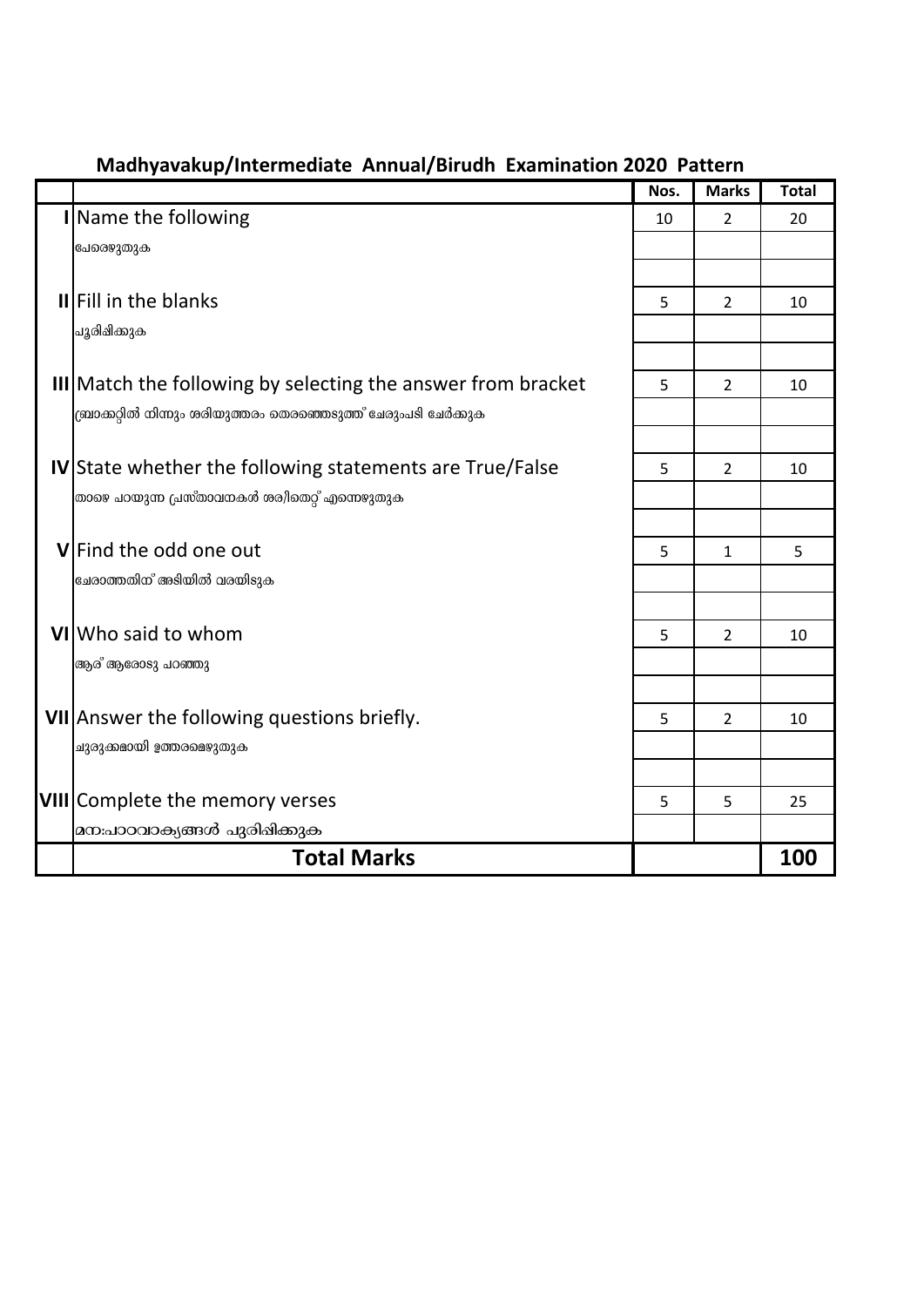|                                                                   | Nos. | <b>Marks</b>   | <b>Total</b> |
|-------------------------------------------------------------------|------|----------------|--------------|
| I Fill in the blanks                                              | 5    | $\overline{2}$ | 10           |
| പൂരിഷിക്കുക                                                       |      |                |              |
|                                                                   |      |                |              |
| II Underline the correct answer in the bracket                    | 10   | $\mathbf{1}$   | 10           |
| ശരിയായ ഉത്തരത്തിന് അടിവരയിടുക                                     |      |                |              |
|                                                                   |      |                |              |
| <b>III</b> State whether the following statements are True/False  | 5    | 2              | 10           |
| താഴെ പറയുന്ന പ്രസ്താവനകൾ ശര/ിതെറ്റ് എന്നെഴുതുക                    |      |                |              |
|                                                                   |      |                |              |
| <b>IV</b> Find the odd one out                                    | 5    | 2              | 10           |
| ചേരാത്തതിന് അടിയിൽ വരയിടുക                                        |      |                |              |
|                                                                   |      |                |              |
| V Match the following by selecting the answer from bracket        | 5    | 2              | 10           |
| ന്ത്രാക്കറ്റിൽ നിന്നും ശരിയുത്തരം തെരഞ്ഞെടുത്ത് ചേരുംപടി ചേർക്കുക |      |                |              |
|                                                                   |      |                |              |
| VI Who told to whom                                               | 5    | 2              | 10           |
| ആര് ആരോടു പറഞ്ഞു                                                  |      |                |              |
|                                                                   |      |                |              |
| <b>VII</b> Answer the following questions briefly.                | 5    | 3              | 15           |
| ചുരുക്കമായി ഉത്തരമെഴുതുക                                          |      |                |              |
|                                                                   |      |                |              |
| <b>VIII</b> Complete the memory verses                            | 5    | 5              | 25           |
| മന:പാഠവാക്യങ്ങൾ പുരിഷിക്കുക                                       |      |                |              |
| <b>Total Marks</b>                                                |      |                | 100          |

#### **Jeshtavakup/Senior Annual/Birudh Examination 2020 Pattern**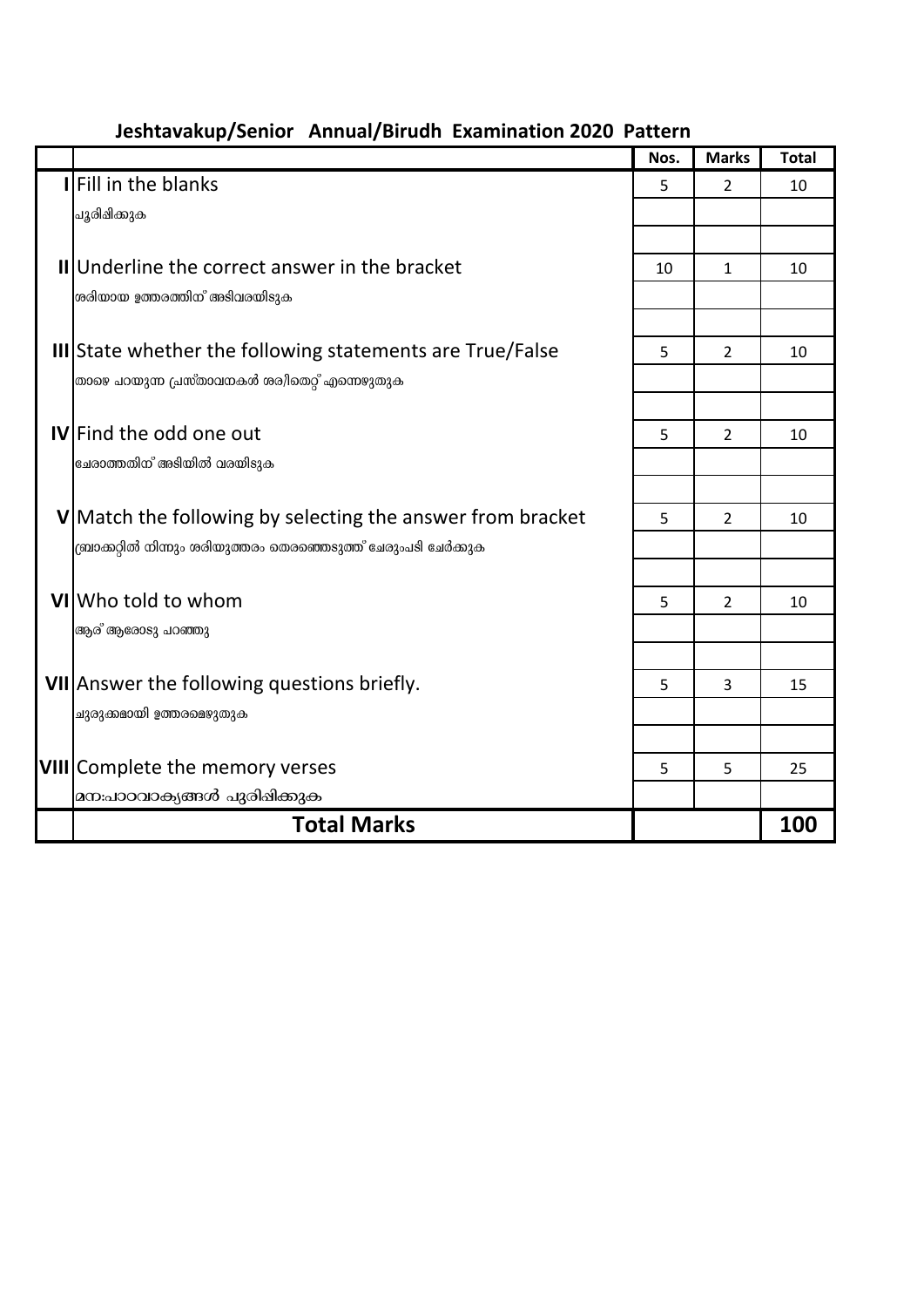|                                                                     | Nos. | <b>Marks</b>   | <b>Total</b> |
|---------------------------------------------------------------------|------|----------------|--------------|
| I Name the following                                                | 5    | $\overline{2}$ | 10           |
| പേരെഴുതുക                                                           |      |                |              |
|                                                                     |      |                |              |
| II Underline the correct answer in the bracket                      | 5    | $\overline{2}$ | 10           |
| ശരിയായ ഉത്തരത്തിന് അടിവരയിടുക                                       |      |                |              |
|                                                                     |      |                |              |
| <b>III</b> State whether the following statements are True/False    | 5    | $\overline{2}$ | 10           |
| താഴെ പറയുന്ന പ്രസ്താവനകൾ ശര/ിതെറ്റ് എന്നെഴുതുക                      |      |                |              |
|                                                                     |      |                |              |
| <b>IV</b> Match the following by selecting the answer from bracket  | 5    | $\overline{2}$ | 10           |
| ന്ത്ര്വാക്കറ്റിൽ നിന്നും ശരിയുത്തരം തെരഞ്ഞെടുത്ത് ചേരുംപടി ചേർക്കുക |      |                |              |
|                                                                     |      |                |              |
| V Find the odd one out                                              | 5    | $\overline{2}$ | 10           |
| ചേരാത്തതിന് അടിയിൽ വരയിടുക                                          |      |                |              |
|                                                                     |      |                |              |
| VI Who said to whom                                                 | 5    | $\overline{2}$ | 10           |
| ആര് ആരോടു പറഞ്ഞു                                                    |      |                |              |
|                                                                     |      |                |              |
| VII Answer the following questions briefly.                         | 5    | 3              | 15           |
| ചുരുക്കമായി ഉത്തരമെഴുതുക                                            |      |                |              |
|                                                                     |      |                |              |
| <b>VIII</b> Complete the memory verses                              | 5    | 5              | 25           |
| മന:പാഠവാക്യങ്ങൾ പുരിഷിക്കുക                                         |      |                |              |
| <b>Total Marks</b>                                                  |      |                | 100          |

# **Yuvavakup/Young Adult Annual/Birudh Examination 2020 Pattern**